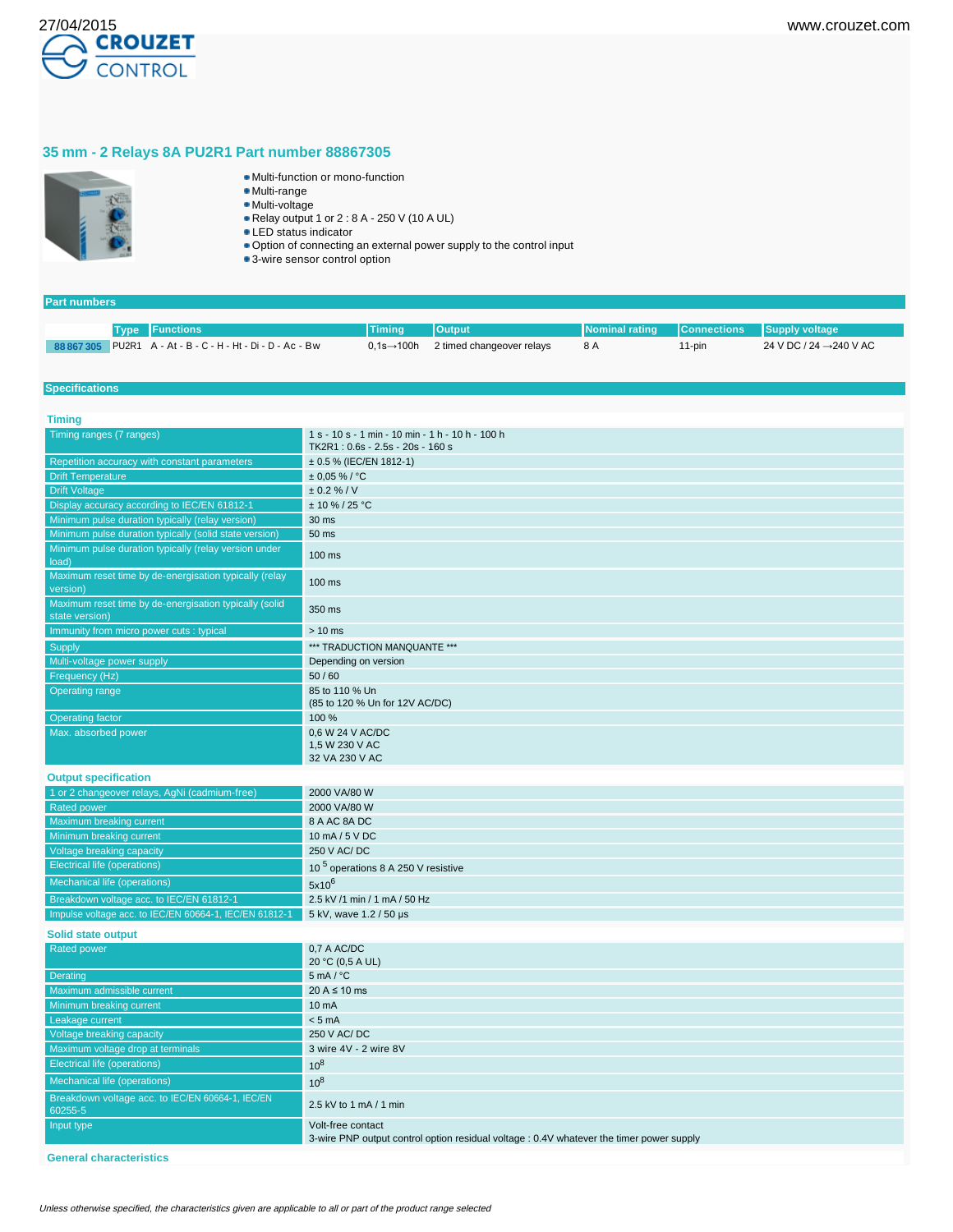| Conformity to standards                                                                         | IEC/EN 61812-1<br>IEC/EN 61000-6-1                            |
|-------------------------------------------------------------------------------------------------|---------------------------------------------------------------|
|                                                                                                 | IEC/EN 61000-6-2                                              |
|                                                                                                 | IEC/EN 61000-6-3                                              |
|                                                                                                 | IEC/EN 61000-6-4                                              |
| <b>Certifications</b>                                                                           | CE, UL, cUL, CSA, GL                                          |
| Temperature limits use (°C)                                                                     | $-20 \rightarrow +60$                                         |
| Temperature limits stored (°C)                                                                  | $-30 \rightarrow +60$                                         |
| Installation category<br>(acc. to IEC/EN 60664-1)                                               | Voltage surge category                                        |
| Creepage distance and clearance acc. to IEC/EN 60664-1                                          | $4$ kV $/3$                                                   |
| Protection (IEC/EN 60529)                                                                       | <b>IP 20</b>                                                  |
|                                                                                                 | IP 40                                                         |
| Degree of protection acc. to IEC/EN 60529 Front face<br>(except Tk2R1)                          | IP 50                                                         |
| <b>Vibration resistance</b>                                                                     | $f = 10 - 55$ Hz                                              |
| acc. to IEC/EN 60068-2-6                                                                        | $A = 0.35$ mm                                                 |
| Relative humidity no condensation acc. to IEC/EN 60068-<br>$2 - 30$                             | 93 % sans condensation                                        |
| Electromagnetic compatibility - Immunity to electrostatic<br>discharges acc to IEC/EN 61000-4-2 | Level III (Air 8 KV / Contact 6 KV)                           |
| Immunity to radiated, radio-frequency, electromagnetic<br>field acc. IEC/EN 61000-4-3           | Level III 10V/m (80 M Hz to 1 G Hz)                           |
| Immunity to rapid transient bursts acc. to IEC/EN 61000-4-<br>$\overline{4}$                    | Level III (direct 2kV / Capacitive coupling clamp 1 KV)       |
| Immunity to shock waves on power supply acc. to IEC/EN<br>61000-4-5                             | Level III (2 KV / common mode 2 KV/residual current mode 1KV) |
| Immunity to radio frequency in common mode acc. to<br>IEC/EN 61000-4-6                          | Level III (10V rms: 0.15 M Hz to 80 M Hz)                     |
| Immunity to voltage dips and breaks acc. to IEC/EN 61000-<br>$4 - 11$                           | 30 %/10 ms<br>60 %/100 ms ><br>95 %/5 s                       |
| Mains-borne and radiated emissions acc. to EN 55022<br>(CISPR22), EN55011 (CISPR11)             | Class B                                                       |
| <b>Fixing: Symmetrical DIN rail</b>                                                             | 35 mm                                                         |
| Connection capacity - without ferrule                                                           | $2 \times 2.5$ mm <sup>2</sup>                                |
| Connection capacity - with ferrule                                                              | $2 \times 1.5$ mm <sup>2</sup>                                |
| Spring terminals, 2 terminals per connection point -<br>flexible wire                           | $1,5$ mm <sup>2</sup>                                         |
| Spring terminals, 2 terminals per connection point - rigid<br>wire                              | $2.5$ mm <sup>2</sup>                                         |
| <b>Housing material</b>                                                                         | Self-extinguishing                                            |
| Weight: casing 17,5 mm                                                                          | 60 g                                                          |
| Weight: casing 22,5 mm                                                                          | 90 <sub>g</sub>                                               |
| Weight: plug-in casing                                                                          | 80 g                                                          |
|                                                                                                 |                                                               |

## **Accessories**

| <b>Accessories</b>    | Code     |
|-----------------------|----------|
| 11-pin connector base | 25622080 |

### **Display**

State displayed by 1 LED - Flashing green when on Green LED operation indicator

Pulsing : - timer on, no timing in progress (except functions Di-D and Li-L)

Flashing :

- timing in progress

Permanently lit : - Relay waiting, no timing in progress

**Dimensions (mm)**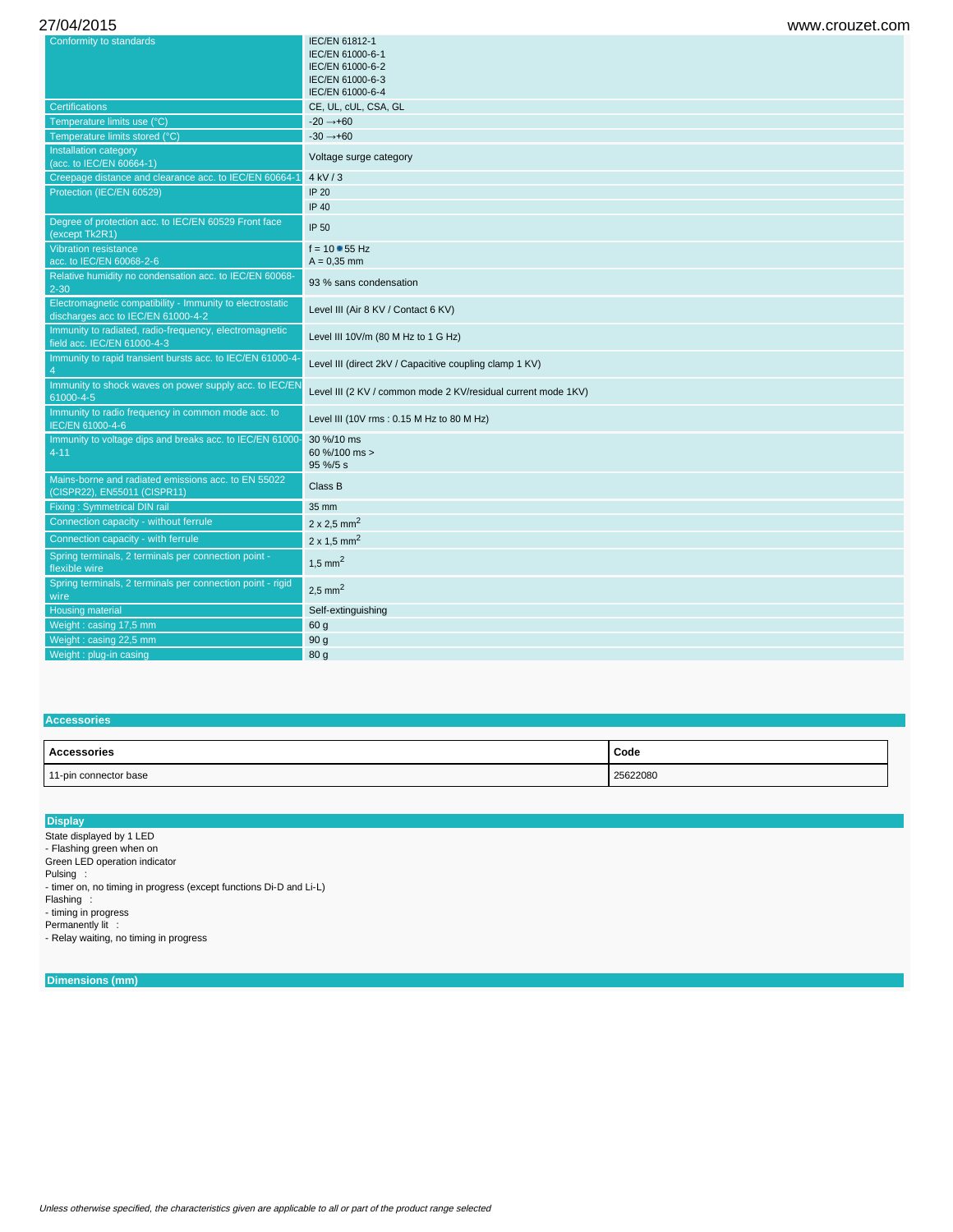



# **Dimensions (mm)**





# **Function A**

### Delay on energisation 2 timers or 2 relays, including 1 instantaneous

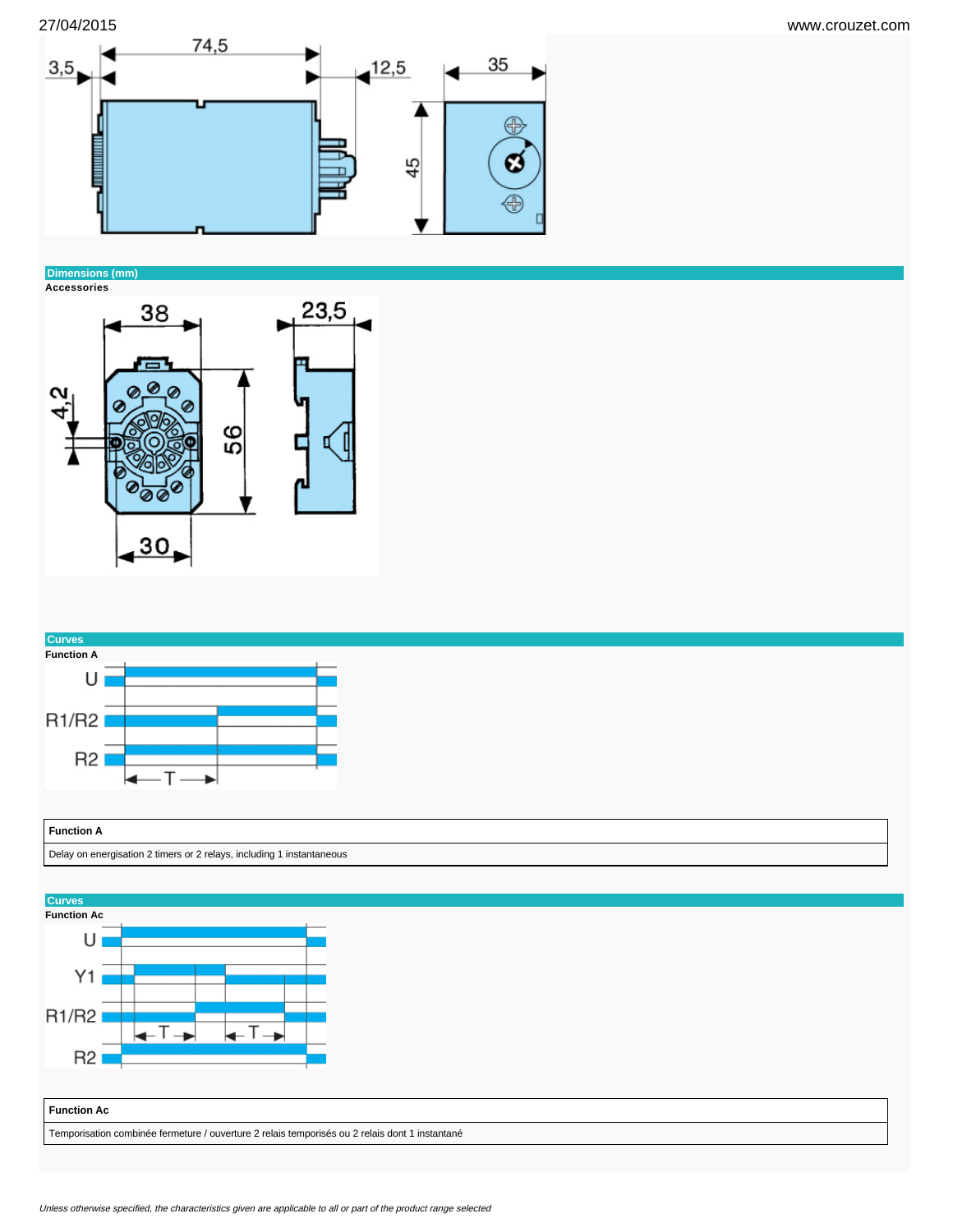





Timing on energisation with memory 2 timers or 2 relays, including 1 instantaneous

**Curves**



# **Function B** Timing on impulse one shot 2 timers or 2 relays, including 1 instantaneous



# **Function Bw**

Pulse output (adjustable) 2 timers or 2 relays, including 1 instantaneous



**Curves Function D**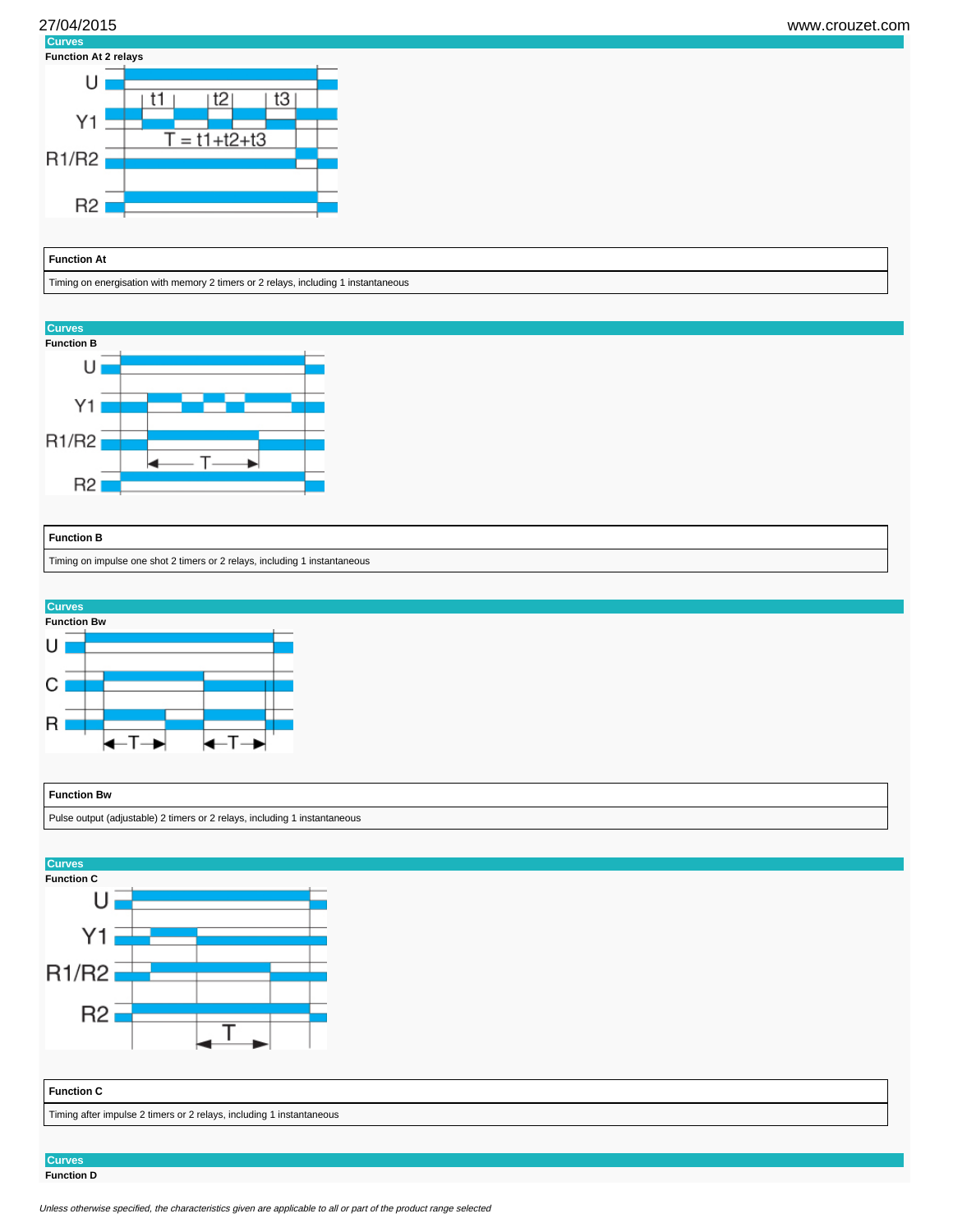



| <b>Function D</b>                                                        |  |  |  |
|--------------------------------------------------------------------------|--|--|--|
| Flip-flop<br>Pause start 2 timers or 2 relays, including 1 instantaneous |  |  |  |







#### **Connections**

**11-pin 2 relay outputs**